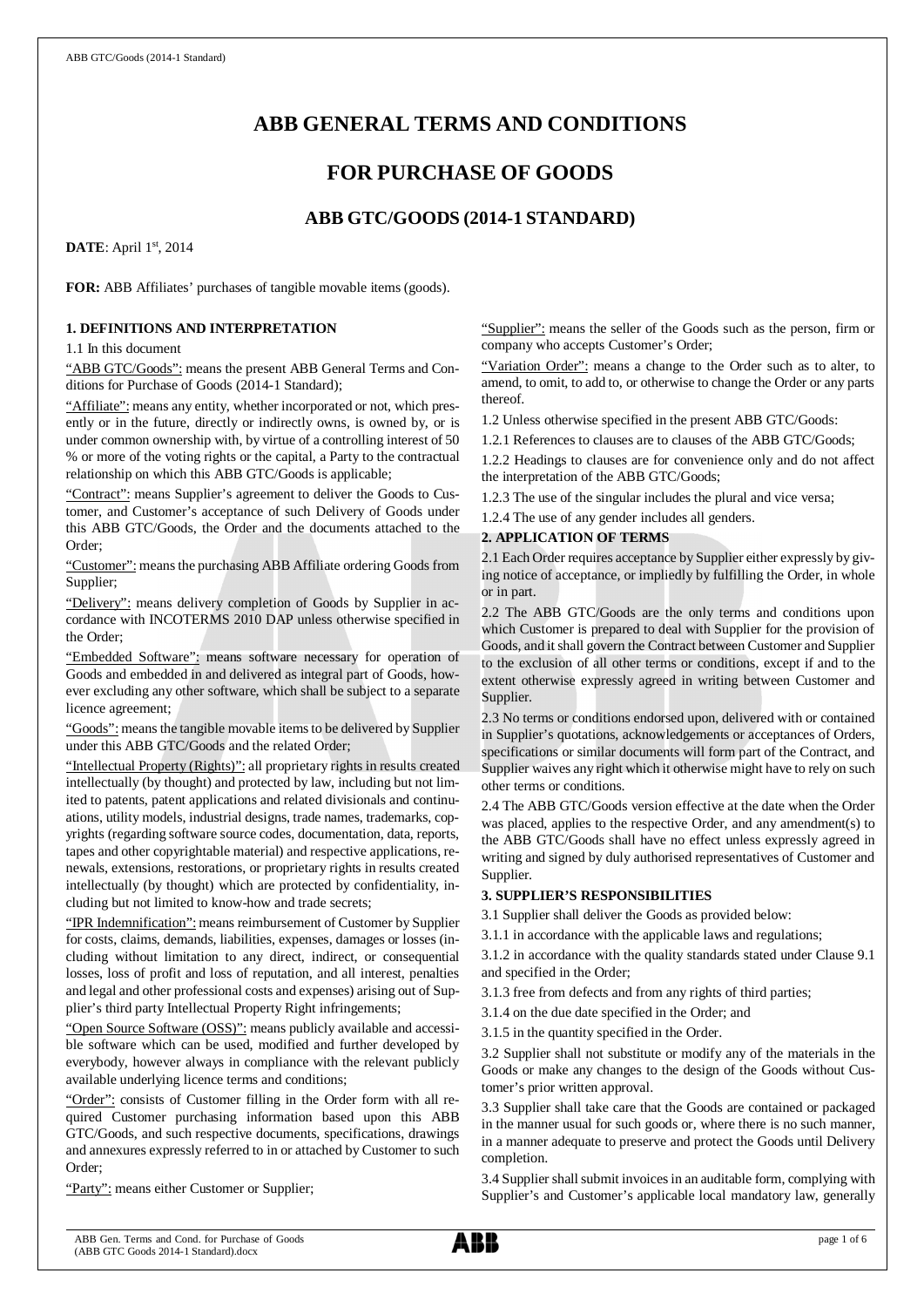#### ABB GTC/Goods (2014-1 Standard)

accepted accounting principles and the specific Customer requirements, containing the following minimum information: Supplier name, address and reference person including contact details (telephone, email etc.); invoice date; invoice number; Order number (same as stated in the Order); Supplier number (same as stated in the Order); address of Customer; quantity; specification of Goods supplied; price (total amount invoiced); currency; tax or VAT amount; tax or VAT number; payment terms.

3.5 Invoices shall be issued to Customer as stated in the Order and sent to the invoice address specified in the Order.

3.6 Customer may issue Variation Orders to Supplier to alter, amend, omit, add to, or otherwise change ordered Goods or parts thereof, and Supplier shall carry out such Variation Orders under the Order and/or ABB GTC/Goods. Agreed unit prices stated in the Order and/or otherwise agreed between Customer and Supplier shall apply.

3.7 In no event Supplier shall suspend the Delivery of any Goods to Customer.

#### **4. CUSTOMER'S RESPONSIBILITIES**

4.1 In consideration of the Goods delivered by Supplier in accordance with the terms and conditions of the respective Order and the ABB GTC/Goods, Customer shall pay to Supplier the purchase price stated in the Order provided the invoice fulfils the requirements of Clause 3.4.

4.2 Customer reserves the right to set off such amount owed to Supplier, or withhold payment for Goods not provided in accordance with the Order and the ABB GTC/Goods.

#### **5. DELIVERY**

5.1 The Goods shall be delivered in accordance with INCOTERMS 2010 DAP, to the point of delivery specified in the Order, or Customer's place of business if no other point of delivery has been specified by Customer.

5.2 Supplier shall ensure that each Delivery is accompanied by a delivery note, which shall contain the following minimum information (unless required otherwise by Customer): the Order number, date of Order, number of packages and contents and, in the case of part delivery, the outstanding balance remaining to be delivered.

5.3 The Goods shall be delivered during Customer's business operation hours unless otherwise requested by Customer.

5.4 Upon Delivery, Supplier (or its appointed carrier) shall provide Customer with such export documents as are necessary together with a delivery note.

5.5 Ownership (title) of the Goods shall pass to Customer at Delivery, except if otherwise expressly agreed. However, to the extent that the Goods contain Embedded Software, ownership (title) regarding such Embedded Software shall not be passed to Customer, however Customer and all users shall have a worldwide, irrevocable, perpetual, royalty-free right to use the Embedded Software as an integral part of such Goods or for servicing the Goods. In the event the Embedded Software or any part thereof is owned by a third party, Supplier shall be responsible for obtaining the respective software licences necessary from the third party before Delivery to comply with its obligations under the Order.

5.6 In the event the Embedded Software contains or uses Open Source Software, Supplier must fully specify and inform Customer in writing and prior to Delivery about all Open Source Software implemented into or used by the Embedded Software. In the event that Customer cannot approve any Open Source Software components contained in or used by the Embedded Software, Supplier agrees to replace or substitute the affected Open Source Software component(s) contained in or used by the Embedded Software.

5.7 Supplier shall invoice Customer upon Delivery in accordance with Clause 3.4, but such invoicing shall be conducted separately from despatch of the Goods to Customer.

#### **6. ACCEPTANCE OF GOODS**

6.1 Customer shall not be deemed to have accepted any Goods until it has had a reasonable time to inspect them following Delivery or, in the case of a defect in the Goods, until a reasonable time after such defect has become apparent.

6.2 If any Goods delivered to Customer do not comply with Clause 3 (Supplier's Responsibilities), or are otherwise not in conformity with the Order, then, without limiting any other right or remedy that Customer may have under Clause 10 (Remedies), Customer may reject the Goods and request replacement of the Goods or recover all payments made to Supplier by Customer.

#### **7. DELAYED DELIVERY**

If Delivery of the Goods does not comply with the agreed delivery date(s) then, without prejudice to any other rights which it may have, Customer reserves the right to:

7.1 terminate the Contract in whole or in part;

7.2 refuse any subsequent delivery of the Goods which Supplier attempts to make;

7.3 recover from Supplier any expenditure reasonably incurred by Customer in obtaining the Goods in substitution from another supplier;

7.4 claim damages for any additional costs, loss or expenses incurred by Customer which are reasonably attributable to Supplier's failure to deliver the Goods on the agreed delivery date; and

7.5 claim additional compensation for liquidated damages if such compensation right is expressly stated in the respective Order.

#### **8. INSPECTION OF GOODS**

8.1 At any time prior to Delivery and during Supplier's business hours, Customer shall have the right at its cost to (i) inspect the Goods and Supplier's manufacturing units upon providing reasonable notice, and/or (ii) request test samples of the respective Goods, or any parts or materials thereof.

8.2 If the results of such inspection or test sampling cause Customer to be of the opinion that the Goods do not conform or are unlikely to conform with the Order or with any specifications and/or patterns supplied or advised by Customer to Supplier, Customer shall inform Supplier and Supplier shall immediately take such action as is necessary to ensure conformity with the Order. In addition Supplier shall carry out such necessary additional inspection or testing at Supplier's own cost whereby Customer shall be entitled to be present and in attendance.

8.3 Notwithstanding any inspection or test sampling by Customer, Supplier shall remain fully responsible for the Goods compliance with the Order. This applies whether or not Customer has exercised its right of inspection and/or testing and shall not limit Supplier's obligations under the Order. For the avoidance of doubt, inspection or testing of Goods by Customer shall in no event exempt Supplier from or limit Supplier's warranties or liability in any way.

## **9. WARRANTY**

9.1 Supplier warrants that the Goods:

9.1.1 comply with all agreed specifications, including all specified material, workmanship and the like, documentation and quality requirements, or in absence thereof are fit for the purposes for which goods of the same description type would ordinarily be used and keep the functionality and performance as expected by Customer according to Supplier's information, documentation and statements;

9.1.2 are fit for any particular purpose expressly or impliedly made known to Supplier in the Order and/or Order related documents;

9.1.3 are new and unused at the date of Delivery;

9.1.4 are free from defects and rights of third parties;

9.1.5 possess the qualities which Supplier has held out to Customer as a sample or model;

9.1.6 comply with Clause 12 (Compliance with Relevant Law).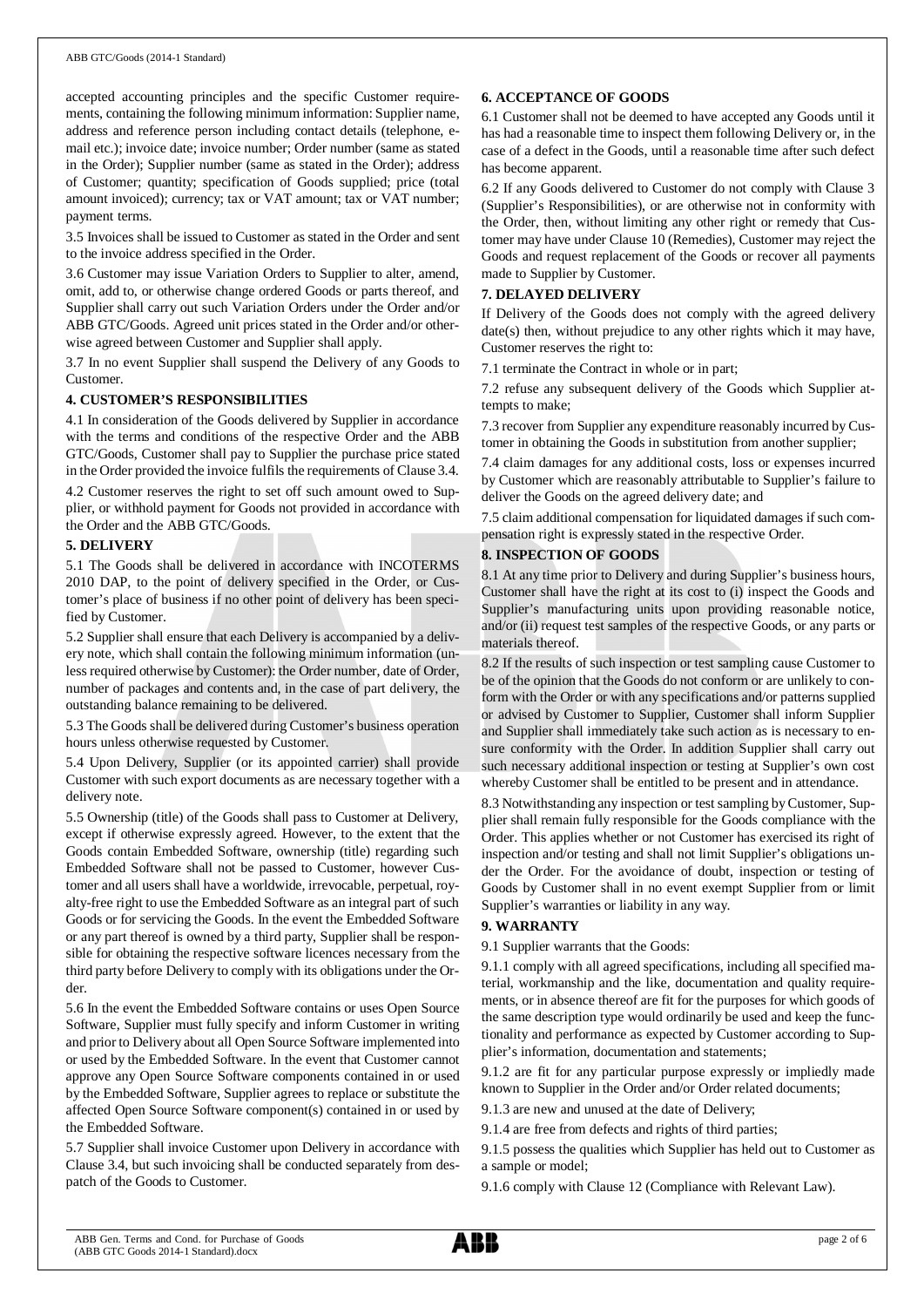9.2 The warranty period shall be twenty four (24) months from Delivery, or such other time period stated in the Order or otherwise expressly agreed in the Contract.

9.3 In case of non-compliance with the warranty provided under this Clause, Customer shall be entitled to enforce the remedies provided in Clause 10 (Remedies) hereunder.

#### **10. REMEDIES**

10.1 In case of breach of warranty under Clause 9 (Warranty) or if Supplier otherwise fails to comply with any of the terms of the respective Order, Customer shall give notice in writing to Supplier of such breach of warranty and provide Supplier an opportunity to swiftly remedy it. If no Supplier action to remedy such breach has been taken within forty eight (48) hours of receiving such Customer notification, Customer shall be entitled to any one or more of the following remedies at its own discretion and at Supplier's own expense:

10.1.1 to give Supplier another opportunity to carry out any additional work necessary to ensure that the terms and conditions of the Order are fulfilled;

10.1.2 to carry out (or to instruct a third party to carry out) any additional work necessary to make the Goods comply with the Order;

10.1.3 to obtain prompt replacement of the defective Goods by Goods conforming with the Order without defects;

10.1.4 to refuse to accept any further Goods, but without exemption from Supplier's liability for the defective Goods delivered by Supplier;

10.1.5 to claim such damages as may have been sustained by Customer as a result of Supplier's breaches of the respective Order;

10.1.6 to terminate the Contract in accordance with Clause 15.2.

10.2 In the event that Clauses 10.1.1, 10.1.2 or 10.1.3 apply, the entire warranty period of Clause 9.2 shall be restarted.

10.3 The rights and remedies available to Customer and contained in the ABB GTC/Goods are cumulative and are not exclusive of any rights or remedies available at law or in equity.

## **11. INTELLECTUAL PROPERTY**

11.1 In the event that the Goods (and/or the Embedded Software) delivered by Supplier infringe any third party Intellectual Property Rights, Supplier shall, notwithstanding anything provided to the contrary or otherwise contained in this ABB GTC/Goods, the Order, or the Contract, provide IPR Indemnification to Customer. The IPR Indemnification applies whether or not Supplier may have been negligent or at fault and does not limit any further compensation rights of Customer. Supplier's obligation to indemnify Customer as provided under this Clause shall not apply if and to the extent the liability or damage was caused by Customer's own pre-existing Intellectual Property Rights contributed to, or implemented into the Goods provided by Supplier.

11.2 If any infringement claim is made against Customer, Customer may without prejudice to its rights under Clause 11.1 also request at its discretion and at Supplier's cost that Supplier (i) procures for Customer the right to continue using the Goods; (ii) modifies the Goods so that they cease to be infringing; or (iii) replaces the Goods so that they become non-infringing.

11.3 In the event Supplier cannot fulfil Customer's above request, Customer shall be entitled to terminate the Order, to reclaim all sums which Customer has paid to Supplier under the Order and to claim compensation in accordance with Clause 11.1 and for any other costs, losses or damages incurred whatsoever.

## **12. COMPLIANCE WITH RELEVANT LAW**

12.1 The Goods covered by this ABB GTC/Goods shall be provided by Supplier in compliance with all relevant legislation, regulations, and codes of practice, guidance and other requirements of any relevant government or governmental agency applicable to Supplier. To the extent that such regulations are advisory rather than mandatory, the standard of compliance to be achieved by Supplier shall be in compliance with the generally accepted best practice of the relevant industry.

12.2 Both Parties warrant that each will not, directly or indirectly, and that each has no knowledge that the other Party or any third parties will, directly or indirectly, make any payment, gift or other commitment to its customers, to government officials or to agents, directors and employees of each Party, or any other party in a manner contrary to applicable laws (including but not limited to the U. S. Foreign Corrupt Practices Act and, where applicable, legislation enacted by member states and signatories implementing the OECD Convention Combating Bribery of Foreign Officials), and shall comply with all relevant laws, regulations, ordinances and rules regarding bribery and corruption. Nothing in this ABB GTC/Goods shall render either Party or any of its Affiliates liable to reimburse the other for any such consideration given or promised.

12.3 Either Party's material violation of any of the obligations contained in this Clause 12 (Compliance with Relevant Law) may be considered by the other Party to be a material breach of the respective contractual relationship for the sale of Goods to which this ABB GTC/Goods applies, and shall entitle such Party to terminate such contractual relationship with immediate effect and without prejudice to any further right or remedies under such contractual relationship or applicable law.

12.4 Supplier shall indemnify without any limitations Customer for all liabilities, damages, costs, or expenses incurred as a result of any such violation of the above mentioned obligations and termination of the respective contractual relationship for the sale of Goods.

12.5 Supplier herewith acknowledges and confirms that it has received a copy of ABB's Code of Conduct and ABB's Supplier Code of Conduct or has been provided information on how to access the ABB Codes of Conduct online ([www.abb.com](http://www.abb.com/) – Integrity – Code of Conduct). Supplier agrees to perform its contractual obligations under the ABB GTC/Goods and the respective contractual relationship with substantially similar standards of ethical behaviour as stated in the above mentioned ABB Codes of Conduct.

12.6 Supplier must comply with the ABB Lists of Prohibited and Restricted Substances and with the reporting and other requirements regarding Conflict Minerals (available under [www.abb.com](http://www.abb.com/) – Supplying to ABB – Doing Business with ABB). Any statement made by Supplier to Customer (whether directly or indirectly, e. g. where applicable via the ABB Supplier Registration and Pre-Qualification System) with regard to materials used for or in connection with the Goods will be deemed to be a representation under the Contract.

12.7 Supplier represents and warrants that it is knowledgeable with, and is and will remain in full compliance with all applicable export and import laws, regulations, instructions, and policies, including, but not limited to, securing all necessary clearance requirements, export and import licenses and exemptions from, and making all proper filings with appropriate governmental bodies and/or disclosures relating to the provision of services, the release or transfer of goods, hardware, software and technology to non U.S. nationals in the U.S., or outside the U.S., the release or transfer of technology and software having U.S. content or derived from U.S. origin software or technology.

12.8 No material or equipment included in the Goods shall originate from any company or country listed in any relevant boycott list issued by the authority in the country where the material or equipment shall be used or an authority otherwise having influence over the equipment and material forming part of Goods. If any of the Goods is or will be subject to export restrictions, it is Supplier's responsibility to promptly inform Customer in writing of the particulars of such restrictions.

12.9 Supplier shall indemnify and hold Customer harmless for all claims, demands, losses, damages, costs, fines, penalties, attorney's fees and all other expenses arising from export restrictions concealed by Supplier. With respect to export restrictions solely attributable to Customer's use of the Goods, the now said warranty shall only apply to the extent Supplier has knowledge of or reasonably should have been aware of such use.

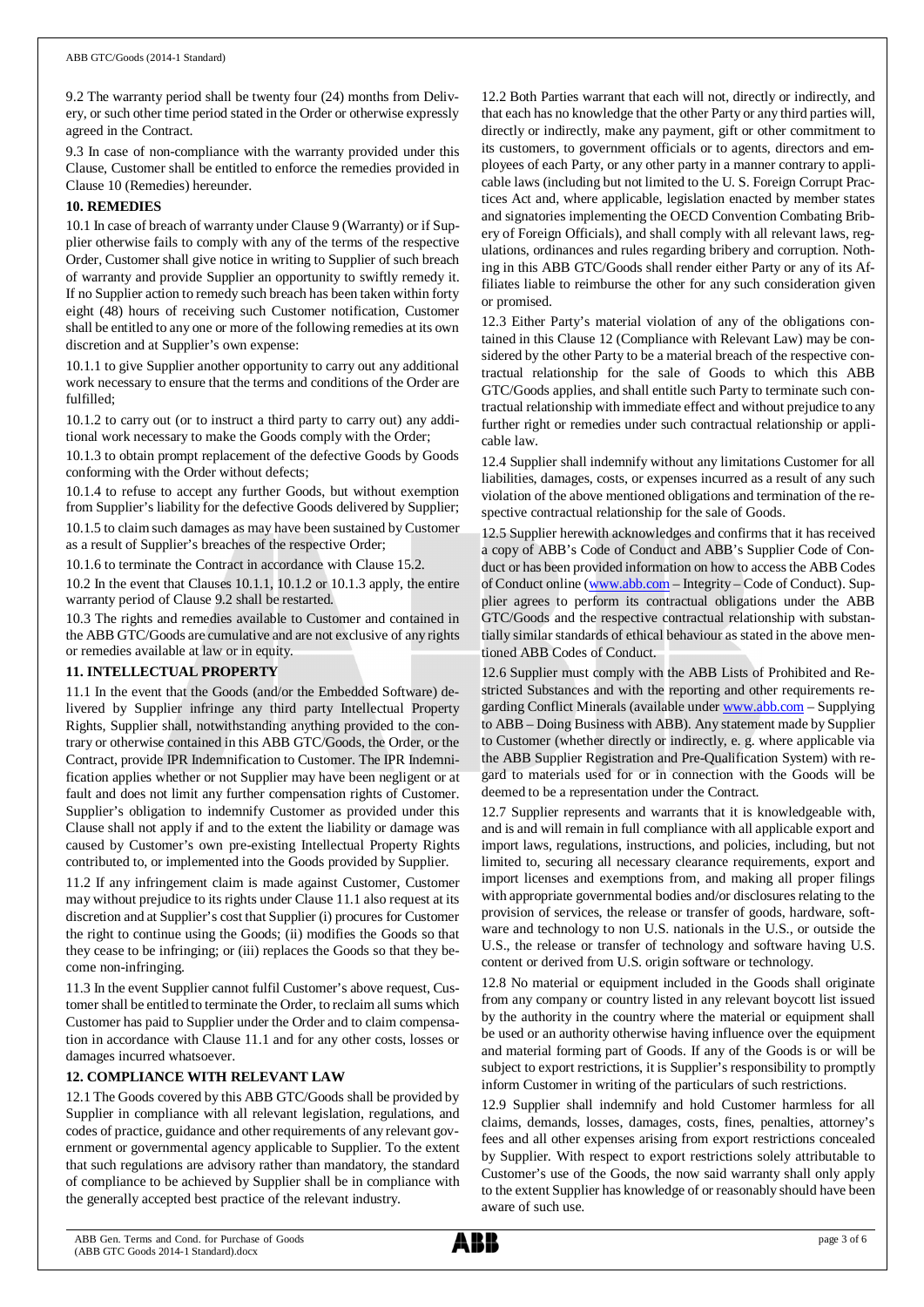12.10 Supplier must indicate the customs tariff numbers of the country of consignment for all Goods. For controlled Goods, the national export control numbers must be indicated and, if the Goods are subject to U.S. export regulations, ECCN or ITAR classifications. Proofs of preferential origin as well as conformity declarations and marks of the country of consignment or destination are to be submitted without being requested; certificates of origin upon request.

## **13. CONFIDENTIALITY AND DATA PROTECTION**

13.1 Supplier is obliged to observe secrecy regarding any data or information acquired during the fulfilment of the Contract irrespective of whether such data or information relates to Customer, its Affiliates or their respective customers or suppliers ("Customer Data"). This includes in particular, but is not limited to, all technical or commercial know-how, drawings, specifications, inventions, processes or initiatives which are of a confidential nature. To safeguard this,

13.1.1 Supplier shall process or use Customer Data only in accordance with Customer's instructions and with all applicable laws and regulations; for the avoidance of doubt, processing in accordance with the Contract shall be considered to be an instruction from Customer;

13.1.2 Supplier shall not (i) use Customer Data for any other purposes than for providing the Goods, or (ii) reproduce Customer Data in whole or in part in any form except as may be required to fulfil its obligations under the Contract; (iii) disclose Customer Data nor grant access to such data to any third party without Customer's prior written consent; no third parties in the meaning of this provision are subcontractors approved by Customer;

13.1.3 Supplier shall take appropriate measures suited to the type of Customer Data to be protected (i) to prevent unauthorised persons from gaining access to data processing systems with which Customer Data are processed or used, (ii) to prevent data processing systems from being used without authorisation, (iii) to ensure that persons entitled to use a data processing system have access only to the data to which they have a right of access, and that Customer Data cannot be read, copied, modified or removed without authorisation in the course of processing or use and after storage, (iv) to ensure that Customer Data cannot be read, copied, modified or removed without authorisation during electronic transmission or transport, and that it is possible to monitor and establish to which bodies the transfer of Customer Data by means of data transmission facilities is envisaged, (v) to ensure that it is possible to monitor and establish whether and by whom Customer Data have been entered into data processing systems, modified or removed, (vi) to ensure that, in the case of commissioned processing of Customer Data, the data are processed strictly in accordance with the instructions of Customer, (vii) to ensure that Customer Data are protected from accidental or unlawful destruction or loss, (viii) to ensure that data collected for different purposes can be processed separately. Supplier shall document the implementation of the technical and organizational measures in detail and shall present this to Customer for review upon request. Where this review raises the need for amendments, these must be applied amicably;

13.1.4 Supplier shall ensure and prove that those members of its staff who may come into contact with Customer Data in the course of fulfilling their tasks are subject to the same obligation to confidentiality as applicable to Supplier. Supplier shall confirm this in writing upon Customer's request. Customer may verify compliance with the technical and organisational measures undertaken by Supplier any time upon reasonable notice;

13.1.5 The commissioning of subcontractors requires Customer's previous written consent. This applies also in those instances when one subcontractor is replaced by a subsequent one. The contracts awarded by Supplier to its subcontractors are to be formulated in such a manner that they meet the requirements regarding confidentiality and data protection agreed upon in the Contract. Supplier shall provide Customer with information on the essentials of such contracts and on the

measures implemented by the subcontractors to fulfil their obligations regarding confidentiality and data protection. If requested by Customer Supplier shall present its respective contractual documents for the former to examine. Supplier shall ensure that Customer has the same rights to monitor the subcontractors as Customer has to monitor Supplier. Subcommissions in the meaning of this provision do not include ancillary services ordered by Supplier from third parties which are not directly related to Customer, such as telecommunications services, maintenance and user support, cleaning, auditing or the disposal of data media. Even where ancillary services are taken from third parties, Supplier must however ensure confidentiality and undertake monitoring activities.

13.2 The obligation to confidentiality does not apply to such data (i) whose disclosure is required for the fulfilment of the Contract; (ii) which are publicly known at the time Supplier receives them or which subsequently become publicly known through no action of Supplier itself; (iii) which were already known to Supplier prior to its initial activity for Customer and for which no duty to observe secrecy applies; (iv) which is made accessible to Supplier by third parties and for which no duty to observe secrecy applies or (v) which Supplier is obliged to disclose by mandatory law or by legally binding instruction of a court of law or a public authority. Insofar as Supplier wishes to invoke one of the above exceptions, the burden of proof for the existence of the factual preconditions for such exception shall lie with Supplier.

13.3 Supplier shall not retain any Customer Data for longer than necessary to provide the Goods or than determined by Customer. Immediately after termination of the Contract or at any time on Customer's demand, Supplier shall, at the choice of Customer, immediately deliver to Customer all copies of such data provided by Customer to Supplier for the purposes of the Contract or received otherwise by Supplier while providing the Goods and/or delete securely all Customer Data from its database. Supplier shall certify to Customer that it has not retained any copies of Customer Data with a written confirmation of destruction. Such confirmation shall be signed by duly authorized signatories of Supplier.

13.4 With regard to any data or information belonging to Customer or its Affiliates relating to an identified or identifiable individual or legal entity or any other entity which is subject to applicable data protection or privacy laws and regulations or being qualified as Personally Identifiable Information within the meaning of the applicable laws ("Personal Data"), Supplier will comply with all applicable data protection and privacy laws and regulations. In addition to the other stipulations in this Clause 13 the following applies:

13.4.1 Supplier shall not process Personal Data in or transfer Personal Data to a country with a level of data protection that is not at least equivalent with the level of data protection that applies within the country of origin of the Personal Data without Customer's prior written consent. Upon Customer's request and where required by applicable law, in particular if Customer or its Affiliates are located in Switzerland or in a country which is a Member State of the European Union (EU) or another signatory to the Agreement on the European Economic Area (EEA), Supplier agrees to enter into a separate data transfer agreement (EU Standard Contractual Clauses/Swiss Data Processing Agreement) with Customer and/or its Affiliates for the transfer of Personal Data to third countries.

13.4.2 Supplier shall inform Customer without delay about serious incidents arising in the course of normal operations, suspicions of breaches of data privacy or other irregularities regarding the processing of Customer's or its Affiliates' Personal Data. In such cases Supplier and Customer shall agree on the further handling of the Personal Data. Supplier shall inform Customer without delay about checks performed and measures taken by a supervisory authority. This also applies regarding investigations into administrative or criminal offences.

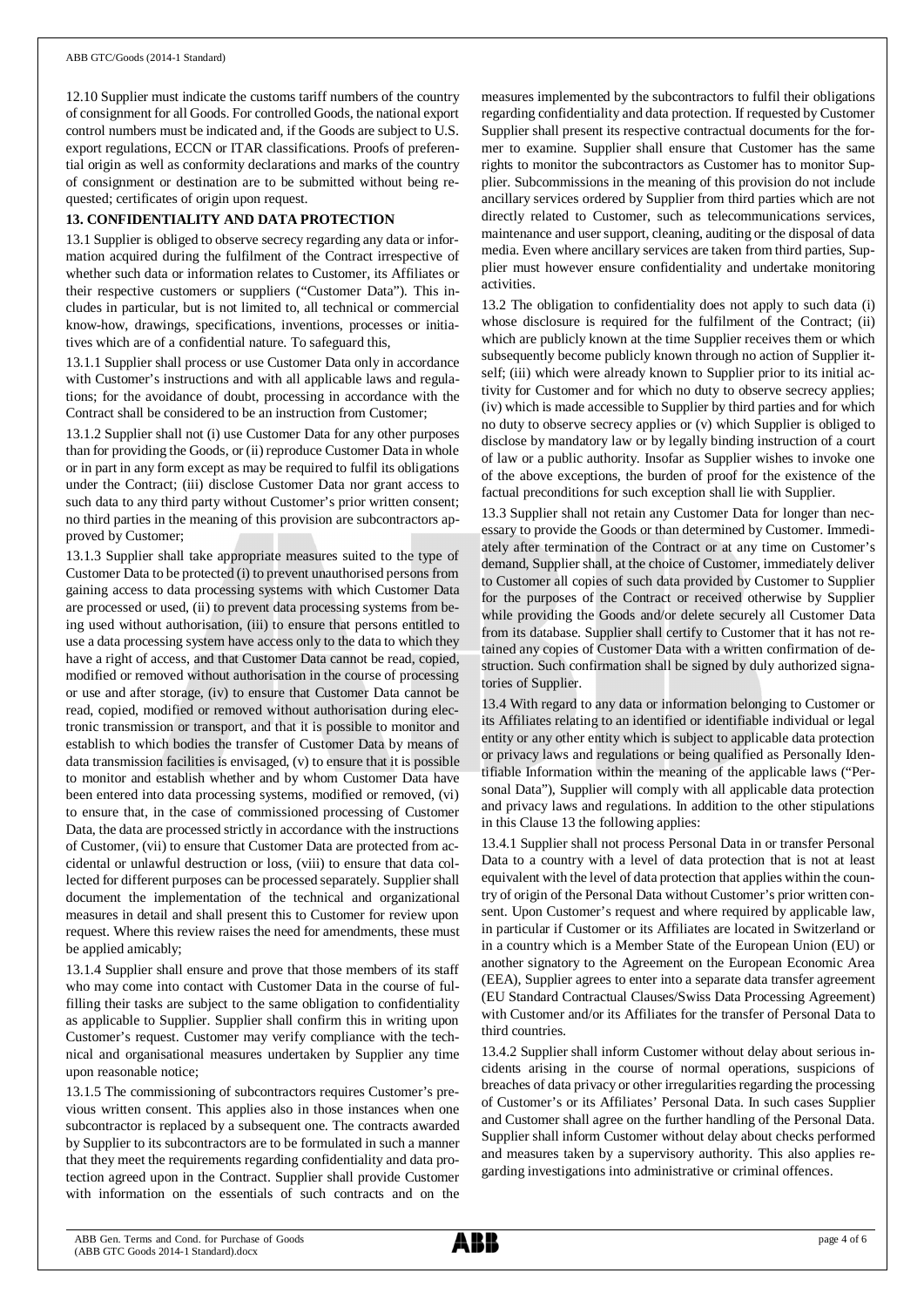13.4.3 Supplier will comply with any request by Customer to access, correct, block or delete Personal Data insofar as Customer is obliged to such request by law.

13.4.4 In case the legislation of a country in which Supplier provides Goods to Customer or its Affiliates requires a contract governing data privacy topics which are not covered by this Clause 13, Supplier agrees to enter into such contract.

13.5 Supplier agrees that Customer shall be allowed to provide any information received from Supplier to any other ABB Affiliate.

13.6 The obligation to Confidentiality and Data Protection exists for an indefinite period of time and therefore this Clause 13 shall survive the expiration or termination of the Contract for any reason.

#### **14. LIABILITY AND INDEMNITY**

14.1 Without prejudice to applicable mandatory law or unless otherwise agreed between the Parties, Supplier shall compensate/indemnify Customer for all damages and losses in connection with the Goods whether or not Supplier may have been negligent or at fault (i) for Supplier's breaches of the terms of Contract, and (ii) for any claim, except for IPR Indemnification for which Clause 11 (Intellectual Property) applies, made by a third party (including employees of Supplier) against Customer in connection with the Goods and to the extent that the respective liability, loss, damage, injury, cost or expense was caused by, relates to or arises from the Goods delivered by Supplier and/or its subcontractors. Upon Customer's request Supplier shall defend Customer against any third party claims.

14.2 Supplier shall be responsible for observance of all of its suppliers and/or sub-contractors, and it shall be responsible for the acts, defaults, negligence or obligations of any of its suppliers and/or sub-contractors, its agents, servants or workmen as fully as if they were the acts, defaults, negligence or obligations of Supplier.

14.3 The provisions of this Clause 14 (Liability and Indemnity) shall survive any performance, acceptance or payment pursuant to this ABB GTC/Goods and shall extend to any substituted or replacement Goods delivered by Supplier to Customer.

14.4 Unless otherwise expressly stated in the respective Order, Supplier shall maintain in force, and upon request provide evidence of, adequate liability insurance and statutory worker's compensation/employer's liability insurance with reputable and financially sound insurers. Nothing contained in this Clause 14 (Liability and Indemnity) shall relieve Supplier from any of its contractual or other legal liabilities. The insured amount cannot be considered nor construed as limitation of liability.

14.5 Customer reserves the right to set off any claims under the Order against any amounts owed to Supplier.

## **15. TERM AND TERMINATION OF ORDERS**

15.1 The respective contractual relationship established by an Order under this ABB GTC/Goods may be terminated for convenience in whole or in part by Customer upon giving Supplier thirty (30) calendar days written notice, unless otherwise expressly stated in the relevant Order. In such event Customer shall pay to Supplier the value of the already delivered but unpaid parts of the Goods and proven direct costs reasonably incurred by Supplier for the undelivered and unpaid parts of the Goods, however in no event more than the agreed purchase price for the Goods under the respective Order. No further compensation shall be due to Supplier.

15.2 In the event of Supplier's breach of the Contract, including a breach of warranty, Customer shall be entitled to terminate the respective Contract established by an Order under this ABB GTC/Goods if Supplier fails to take adequate and timely actions to remedy a breach as requested by Customer. In such event, Customer shall have no obligation to compensate Supplier for the already delivered but unpaid parts of the Goods and Supplier shall be obliged to pay back to Customer any remuneration received from Customer for the Goods and take back the Goods at Supplier's own cost and risk.

15.3 Upon termination Supplier shall immediately and at Supplier's expense safely return to Customer all respective Customer property (including any documentation, data, and applicable Intellectual Property) and Customer information then in Supplier's possession or under Supplier's control and provide Customer with the complete information and documentation about the already delivered parts of the Goods.

## **16. FORCE MAJEURE**

16.1 Neither Party shall be liable for any delay in performing or for failure to perform its obligations under a respective Order if the delay or failure results from an event of "Force Majeure." For clarification, Force Majeure means an event that was not foreseeable by the affected Party at the time of execution of the respective Order, is unavoidable and outside the control of the affected Party, and for which the affected Party is not responsible, provided such event prevents the affected Party from performing the respective Order despite all reasonable efforts, and the affected Party provides notice to the other Party within five (5) calendar days from occurrence of the respective event of Force Majeure.

16.2 If an event of Force Majeure occurs which exceeds thirty (30) calendar days either Party shall have the right to terminate the relevant Order forthwith by written notice to the other Party without liability to the other Party. Each Party shall use its reasonable endeavours to minimise the effects of any event of Force Majeure.

## **17. ASSIGNMENT AND SUB-CONTRACTING**

17.1 Supplier shall not assign, sub-contract, transfer, or encumber an Order or any parts thereof (including any monetary receivables from Customer) without prior written approval of Customer.

17.2 Customer may at any time assign, transfer, encumber, sub-contract or deal in any other manner with all or any of its rights or obligations under the respective Order and/or ABB GTC/Goods to any of its own ABB Affiliates.

## **18. NOTICES**

Any notice shall be given by sending the same by registered mail, courier, fax or by e-mail to the address of the relevant Party as stated in the Order or to such other address as such Party may have notified in writing to the other for such purposes. E-mail and fax expressly require written confirmation issued by the receiving Party. Electronic read receipts may not under any circumstances be deemed as confirmation of notice. Electronic signatures shall not be valid, unless expressly agreed in writing by duly authorised representatives of the Parties.

## **19. WAIVERS**

Failure to enforce or exercise, at any time or for any period, any term of the ABB GTC/Goods or an Order does not constitute, and shall not be construed as, a waiver of such term and shall not affect the right later to enforce such term or any other term herein contained.

## **20. GOVERNING LAW AND DISPUTE SETTLEMENT**

20.1 The respective Order and/or ABB GTC/Goods shall be governed by and construed in accordance with the laws of the country (and/or the state, as applicable) of Customer's legal registration, however under exclusion of its conflict of law rules and the United Nations Convention on International Sale of Goods.

20.2 For domestic dispute resolution matters, whereby Customer and Supplier are registered in the same country, any dispute or difference arising out of or in connection with the respective Order and/or ABB GTC/Goods, including any question regarding its existence, validity or termination or the legal relationships established by the respective Order and/or ABB GTC/Goods, which cannot be settled amicably, shall be submitted to the jurisdiction of the competent courts of Customer's registration, unless other courts or arbitration are agreed in writing between the Parties.

20.3 For cross border dispute resolution matters whereby Customer and Supplier are registered in different countries, unless agreed otherwise in writing between the Parties, any dispute or difference arising out of